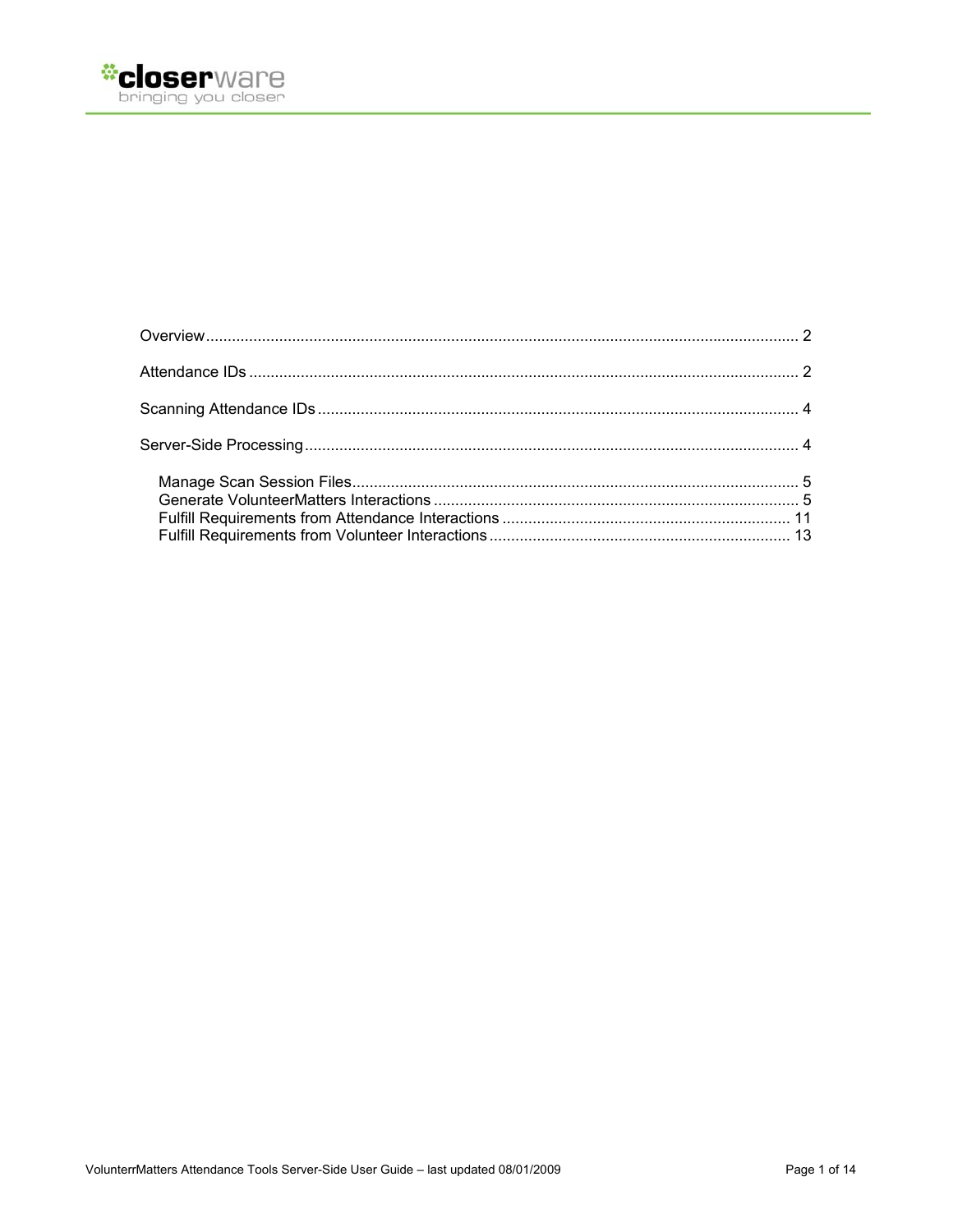

# **Overview**

The portable scanning devices allow operators to recorded attendance information in blocks called sessions. Once the session(s) have been closed device operators can "synchronize with server" to move session data files to your VolunteerMatters Administrative system for processing. This is where you can define where and how these attendance records should be recorded against member records. The overall process is as follows:

Prior to scanning:

- (1) Assign unique Attendance IDs to members
- (2) Produce bar-coded media to scan for members

From the portable scanning device:

- (3) Scan member barcodes with portable scanning devices, creating one or more scan "sessions".
- (4) Synchronize session data from portable scanning device to the VolunteerMatters system

From the VolunteerMatters Administrative System:

- (5) Validate scan session data
- (6) Generate "Member Interactions" from scan data
- (7) Generate one or more requirement fulfillments from member interaction records

# **Attendance IDs**

## **Overview**

Within VolunteerMatters your member records can be assigned an Attendance ID. This is a unique ID that will be encoded in a barcode to identify a specific member record. This ID field is only used in conjunction with VolunteerMatters Attendance Tools. Though they may be populated with the same values, this ID field is entirely separate from the membership ID field.

Closerware's recommended approach is to utilize pre-printed keychain ID tags for your membership. You can buy the key tags from Closerware in blocks of 500 with sequential Attendance IDs. You can then assign a specific key tag to a member. This provides numerous benefits.

- (1) Key tags are similar to those for bookstores, fitness centers, and grocery stores. They attach to your keychain and are more likely to be with you when attending events, programs, or facilities.
- (2) Key tags are easier to replace. If a member loses their key tag, you can just pick another from inventory and assign its unique code to that member.
- (3) Members can self-activate their Attendance ID to facilitate assignments
- (4) They are much less expensive to produce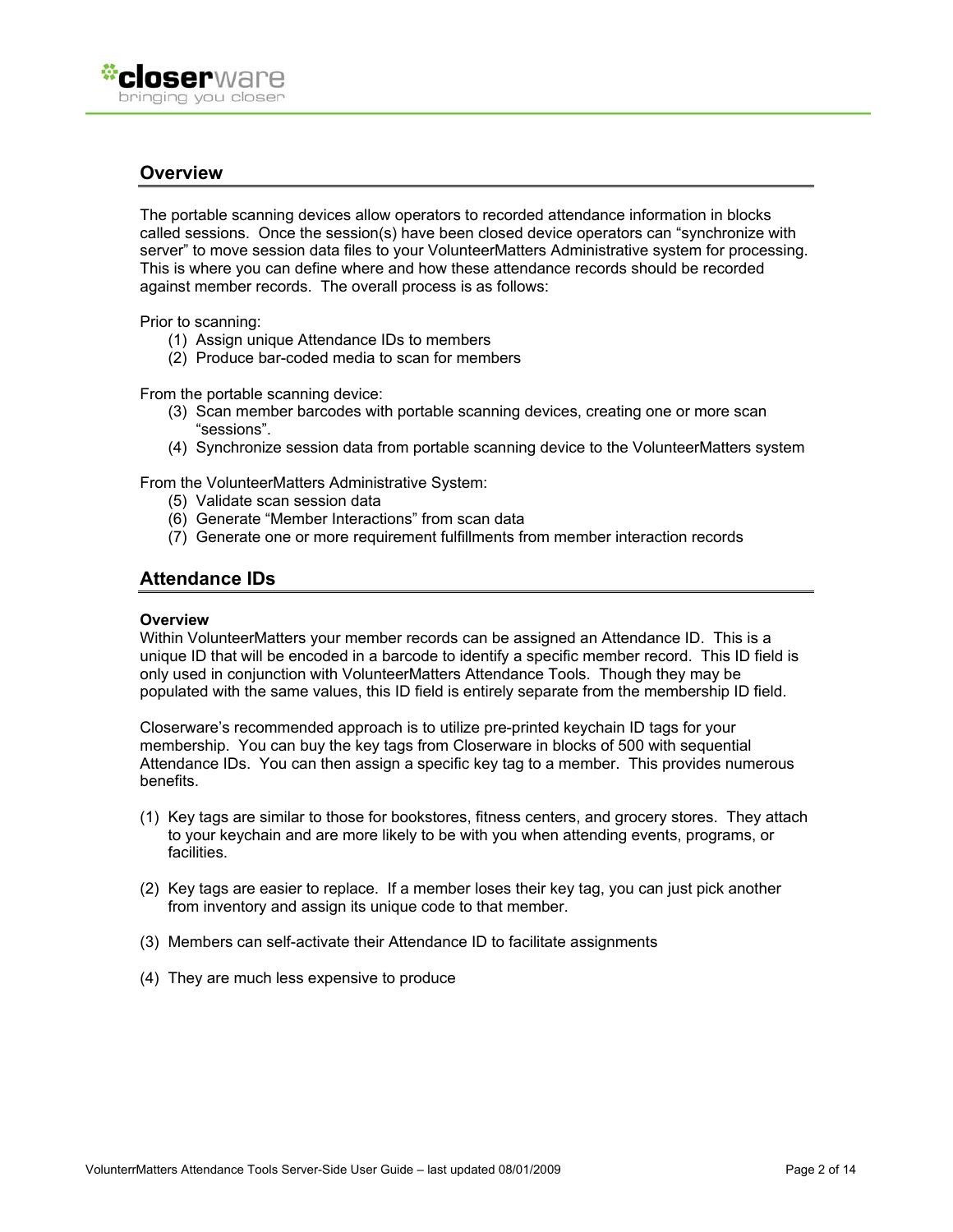

# **Assigning Attendance IDs**

You can associate an Attendance ID to a member record in three different ways.

- (1) An administrator can manually edit a member record. This is typically most useful when assigning relatively few IDs to new members, transfers, or for replacement key tags.
- (2) A member can update the Attendance ID field via their 'My Profile' screen. This is very useful when assigning IDs in mass to your membership. For example, you could simply distribute key tag IDs to your members and instruct each member to visit the 'My Profile' section of the website, edit their core member data, and type in the unique ID on the key tag they were given to "activate" the ID.

To track activations, your administrators can run reports and filter email and letter merges to only include those members who have yet to activate their ID card (member records where Attendance ID is empty). The scans for those members who use the card before activating it will not be lost. As soon as they do activate the ID all previous scans associated with that ID will now be associated with the member.

(3) You can bulk import Attendance ID values via a "member update import". The import file itself only requires one column for the member's membership ID and a second column for their Attendance ID. You can make all assignments in a single spreadsheet then upload the assignments in mass.

## **Barcode Reports**

There are two reports that may include a barcode encoded with each member's Attendance ID. The first is a "Sign-In Sheet" report. This report can include member name, status, a space for signature, time in and time out columns, and the member's Attendance ID barcode. This can be used for those events where a portable scanning device is not available or as a backup to a member forgetting their ID. The sign-in sheet could be scanned at a later date/time to record an individual's attendance.

The second is a "Member Attendance Sheet" report. This report produces a PDF file that can be printed on Avery 5160 or compatible labels to be adhered to existing ID cards, name badges, or other items.

NOTE: Depending on your printer, ink, quality of paper, and other factors, self-printing of barcodes is not always 100% predictable. Closerware highly recommends testing barcode output with a portable scanning device prior to use in a real-time environment. Additionally, paper-based barcodes tend to wear over time, so if they are to be re-used there is a higher probability that they will not be recognized by the scanning device. We strongly recommend the primary use of PCV/Plastic key tag IDs only relying on paper-based barcodes as a secondary scan method.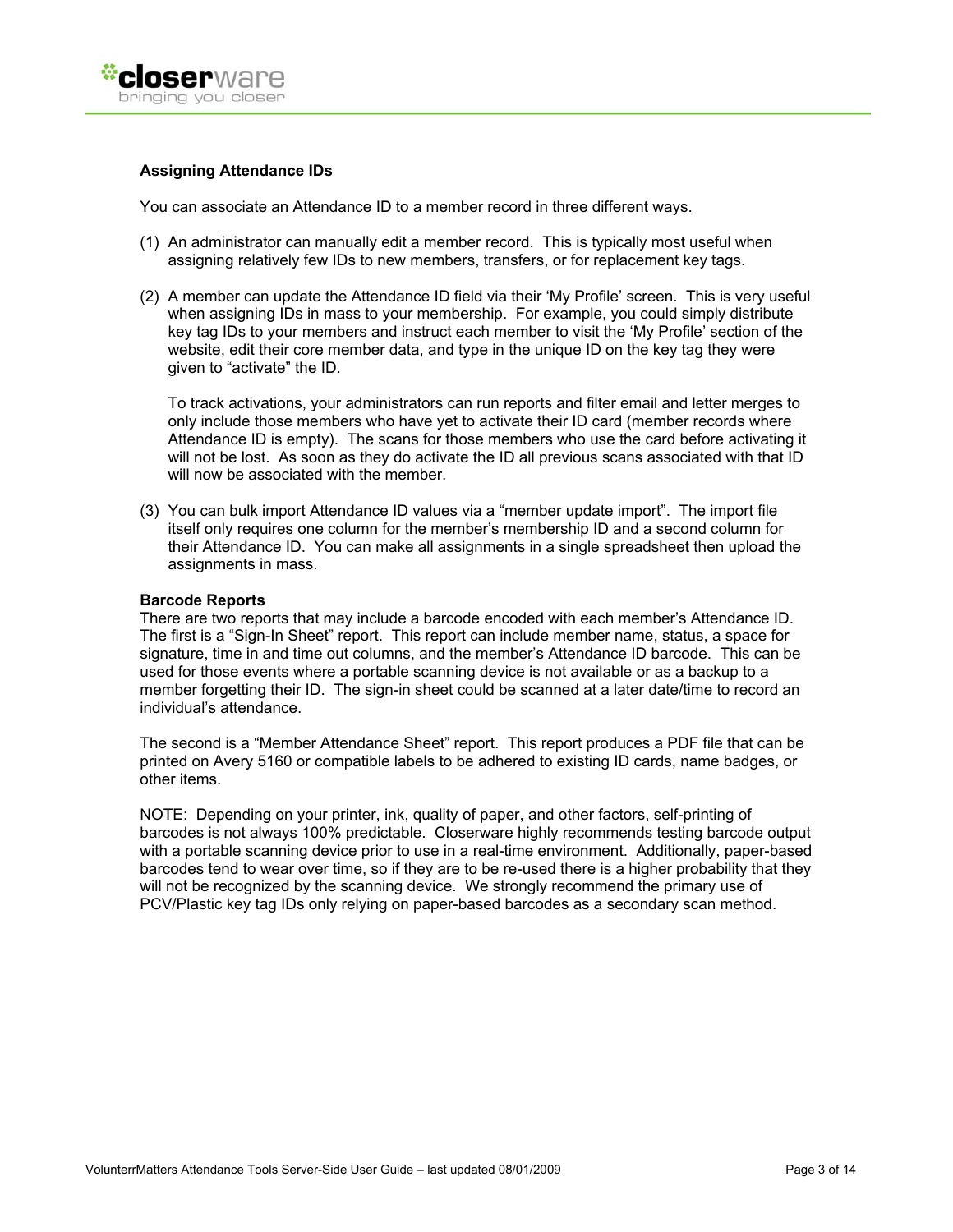

# **Scanning Attendance IDs**

Closerware's VolunteerMatters Attendance Tools provides portable, wireless scanning device(s) running Closerware's attendance-tracking software. The device does not require a PC and can communicate directly with Closerware's services over the Internet.

The portable scanning devices allow operators to recorded attendance information in blocks called sessions. Once the session(s) have been closed device operators can "synchronize



with server" to move session data files to your VolunteerMatters Administrative system for processing.

For more information the usage of the scanning device please refer to the "VolunteerMatters Attendance Tools Portable Scanning Device" user guide

# **Server-Side Processing**

With the activation of VolunteerMatters Attendance Tools there is a link from the VolunteerMatters Admin menu for " Attendance". Visiting this link presents four options for converting scans to member interactions and converting interactions to fulfillments.



Session – Validate scan session data uploaded from portable scanning device(s)

Scan Data – Generate "Member Interactions" from scan data

Event Attendance – Generate requirement fulfillments from attendance interaction records

Volunteer Attendance - Generate requirement fulfillments from volunteer interaction records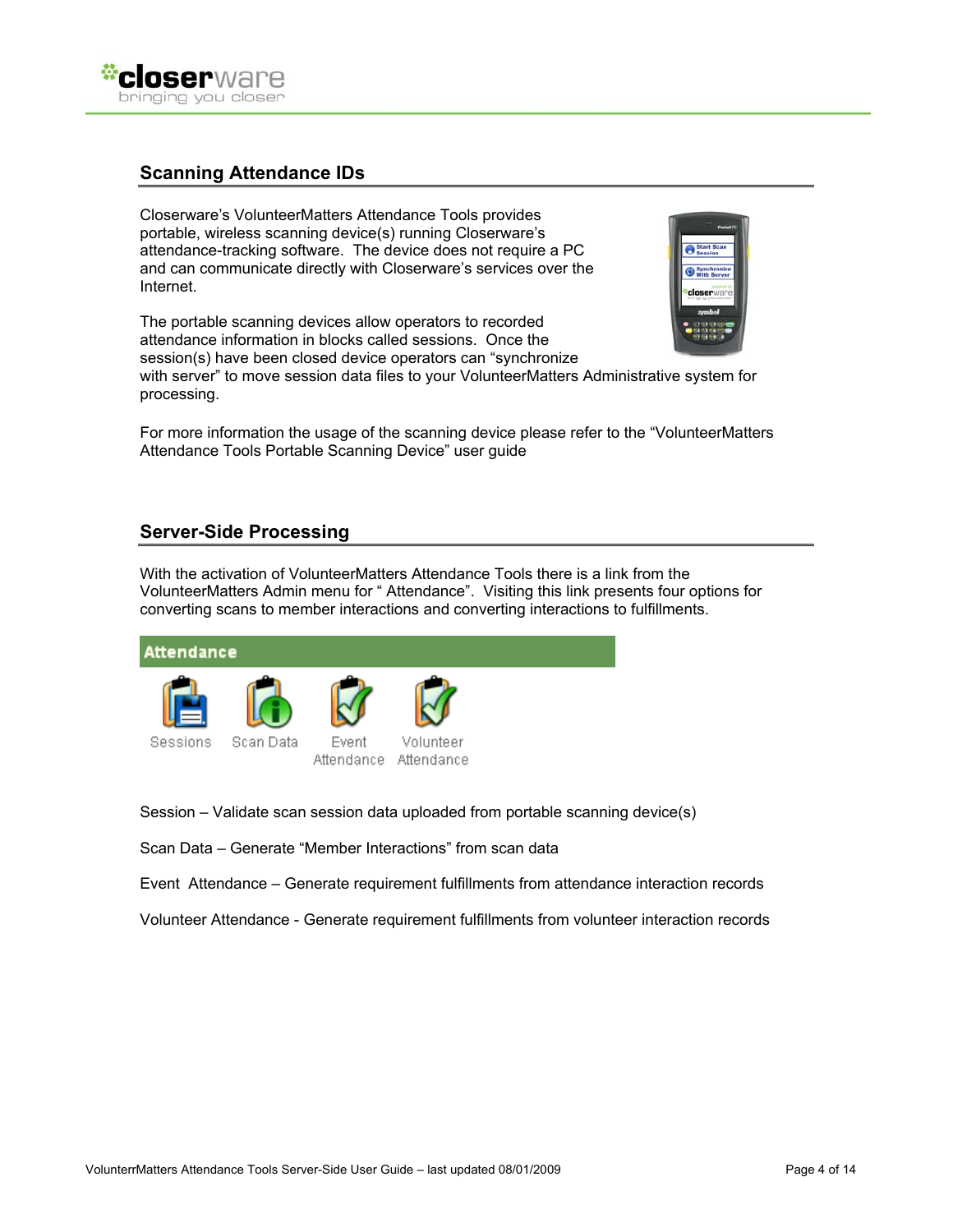

#### **Manage Scan Session Files**

#### **Overview**

After you have successfully "Synchronized with Server" from your portable scanning device, all session data files will be moved from your local device over the Internet to your VolunteerMatters system. You may navigate to Admin > Sessions to view the list of all session files that had previously been "synchronized" with the server and are awaiting conversion to VolunteerMatters interactions and/or requirement fulfillments.

| <b>Attendance Scan Sessions</b> |                         |                     |                       |                                                                         |        |                       |              |  |  |
|---------------------------------|-------------------------|---------------------|-----------------------|-------------------------------------------------------------------------|--------|-----------------------|--------------|--|--|
| <b>ID</b> Upload Date           | <b>Session Name</b>     | <b>Scanner Name</b> | Session Start         | Notes (Closerware Only)                                                 | Status | Status Date           |              |  |  |
|                                 |                         |                     |                       |                                                                         |        |                       |              |  |  |
| 2007-10-15 10:38:17.0           | 15 Jun 2003 01:34:53 AM |                     | 2003-06-15 01:35:11.0 | CustomerCode=null ScannerName=1 SessionName=15 Jun 2003 01:34:53 AM New |        | 2007-10-15 10:38:17.0 | edit process |  |  |

## **Edit**

You may click edit to the right of the session to override the session name and/or scanner name that was assigned at the time the scans were made.

| <b>Attendance Scan Session Edit</b> |                                                                                    |  |  |  |  |  |  |
|-------------------------------------|------------------------------------------------------------------------------------|--|--|--|--|--|--|
| JD 2                                |                                                                                    |  |  |  |  |  |  |
|                                     | Upload Date 2007-10-15 10:38 AM                                                    |  |  |  |  |  |  |
|                                     | * Session Name   15 Jun 2003 01:34:53 AM                                           |  |  |  |  |  |  |
| * Scanner Name                      |                                                                                    |  |  |  |  |  |  |
|                                     | Session Start 2003-06-15 1:35 AM                                                   |  |  |  |  |  |  |
|                                     | <i>Notes</i> : CustomerCode=null ScannerName=1 SessionName=15 Jun 2003 01:34:53 AM |  |  |  |  |  |  |
| Status New                          |                                                                                    |  |  |  |  |  |  |
|                                     | Status Date 2007-10-15 10:38 AM                                                    |  |  |  |  |  |  |
|                                     | Save<br>Cancel<br>Delete                                                           |  |  |  |  |  |  |

You may want to update the session name and device name that was set at the time of the scan by the device operator to something more consistent with common naming practices. For example, you may have three people using three different devices recording attendance to the same "January General Meeting". One person may name their session "Jan Gen Member Meeting", a second person may call it "January GMM", and another may name the session "JAN 15 Gen Meet". Overriding session names and device names allows you to be more consistent in naming for common events and programs.

## **Process**

Click process to accept the scan session and make it available for conversion to VolunteerMatters interactions

#### **Generate VolunteerMatters Interactions**

#### **Overview**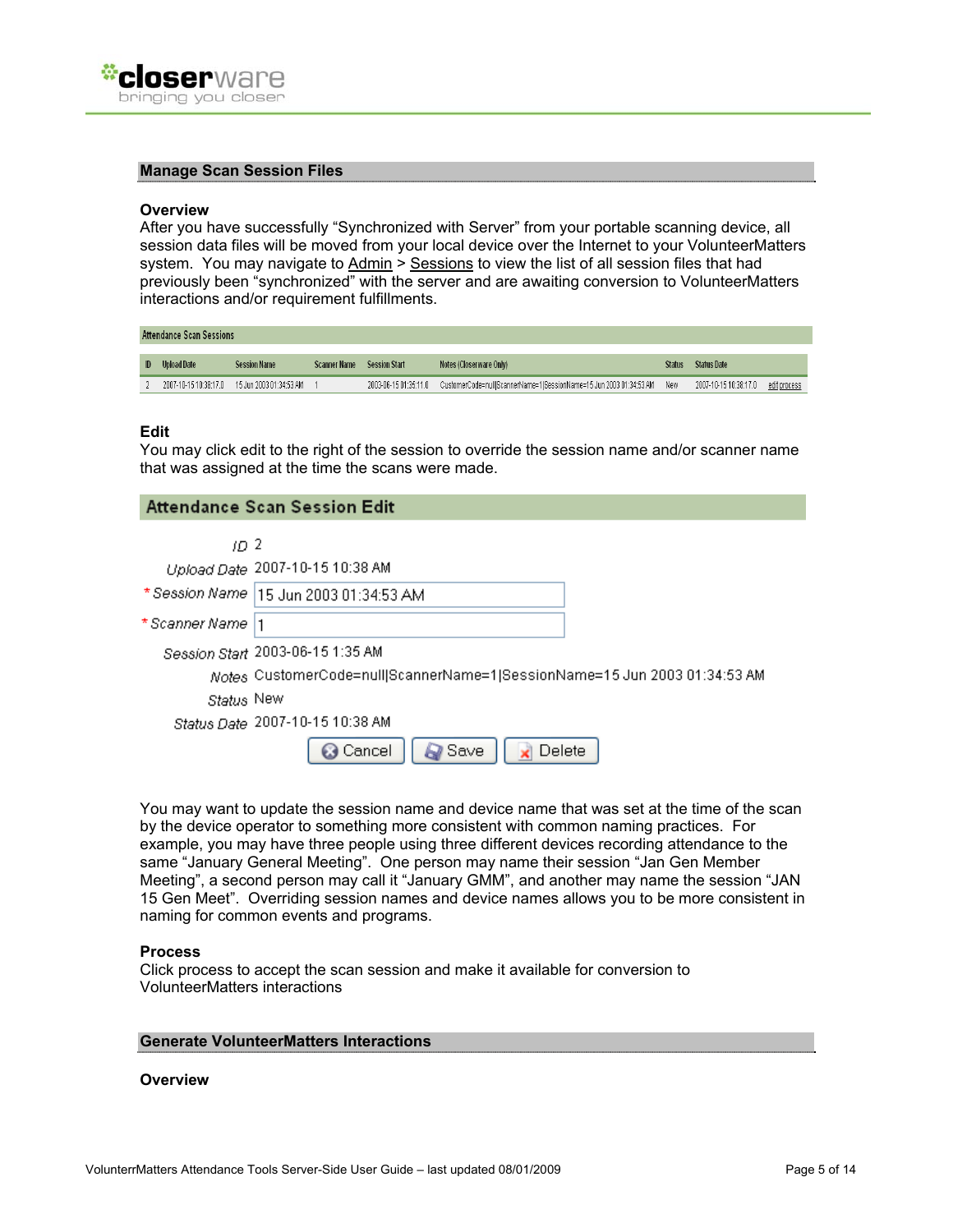

VolunteerMatters allows you to store "Interactions" in a member's record. There are several types of interactions including:

- Communication
- Donation (only for customers who do not subscribe to RaisingMatters)
- Attendance
- Volunteer

Attendance provides tools to convert scan data to either Attendance or Volunteer Interactions. Attendance interactions are for those events where you want to record whether or not the person attended (typically one scan per event). Attendance interactions allow you to record an event name, attendance type (customizable), date, time, and notes. If you had in and out scan times this could be set to appear in the notes field.

Volunteer interactions are for those events where you want to track the start time and end time a person volunteered (typically two or more scans per event for in and out times). Volunteer interactions allow you to record an event name, attendance type (customizable), date, start time, end time, and notes.

## **View**

From Admin > Scan Data you may view a listing of all scan data that has yet to be associated with a member interaction. In the list you will notice session name, scanner name, scan date and time, scan status, the associated member's ID and name.

| import ID | <b>Session Name</b>                               | <b>Scanner Name</b> | <b>Scan Time</b> | Scan Data | <b>Status</b> | Membership ID | <b>First Name</b> | <b>Last Name</b> |      |
|-----------|---------------------------------------------------|---------------------|------------------|-----------|---------------|---------------|-------------------|------------------|------|
|           | 15 Jun 2003 01:34:53 AM                           |                     | 6/15/03 1:35 AM  | 757284    | New           |               |                   |                  | edit |
|           | $\backslash$ 15 Jun 2003 01:34:53 AM $\backslash$ |                     | 6/15/03 1:35 AM  | 757284    | New           |               |                   |                  | edit |

*NOTE: If there are listings without a member's name or ID this means that the scanned barcode has not yet been associated with a member.*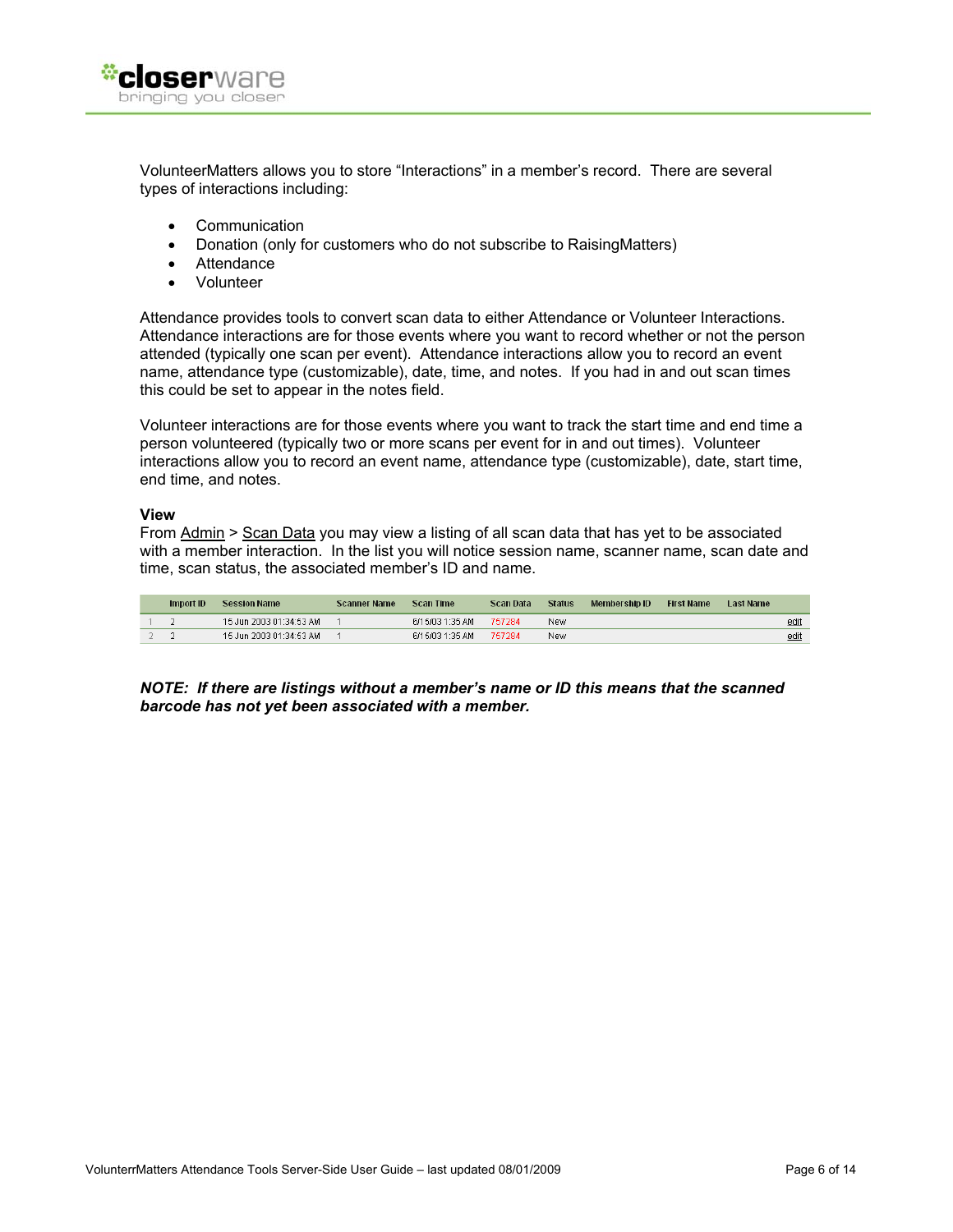

## **Filter**

Your first step should be to narrow the list of scans to only include scans that would be processed similarly.

| Member Scan Filter                                                  |  |
|---------------------------------------------------------------------|--|
| - Filter Criteria<br>Filter Match All Criteria<br>$\mathbf C$ apply |  |
| Filter Criteria Include All                                         |  |
| $-Add -$<br>$-$ Choose One $ \vee$                                  |  |

You can do this by filtering on the scan data (session name, scanner name, scan date, scan data, scan status member first and last name, and member ID). For example, you could filter to only include scans that have the session name "January General Meeting".

## **Scan View**

You may view the data in two modes, "Scan View" and "In/out View". Scan view lists the event scans as single scans assuming one scan per event. This is the view that is typically used when generating attendance interactions. This view allows you to change the sort order of scan records.



You may choose to sort by one or more of the scan fields, in ascending or descending order.

## **In/out View**

The **"**In/out View" pairs scans assuming that the odd number scans (first, third, fifth, etc.) scans for a member on a specific date is a start time and the even numbered scans on that date for that member are end times. This is the view that is typically used when generating volunteer interactions.

| Import<br>ID | <b>Session Name</b>        | <b>Scanner</b><br><b>Name</b> | <b>Scan Time</b> | <b>Scan</b><br>Data | <b>Status</b> | Membership<br>ID | <b>First</b><br><b>Name</b> | Last<br><b>Name</b> | flag     |      |
|--------------|----------------------------|-------------------------------|------------------|---------------------|---------------|------------------|-----------------------------|---------------------|----------|------|
|              | 15 Jun 2003 01:34:53<br>AM |                               | 6/15/03 1:35 AM  | 757284              | New           |                  |                             |                     | In       | edit |
|              | 15 Jun 2003 01:34:53<br>AM |                               | 6/15/03 1:35 AM  | 757284              | New           |                  |                             |                     | Out(0:0) | edit |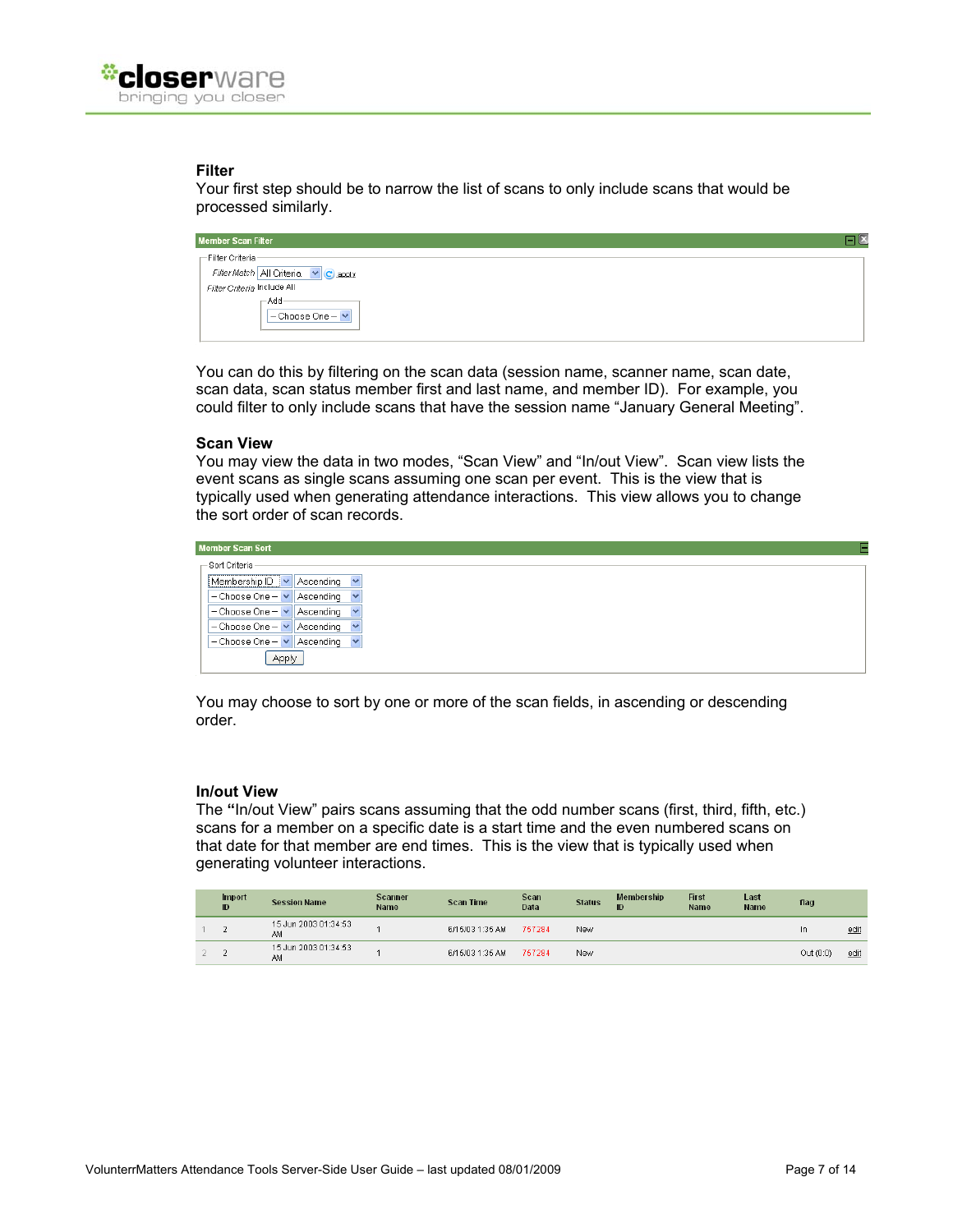

# **Edit**

Clicking edit to the right of a specific scan will allow you to edit a single scan. Clicking "Mass Edit" will allow you to edit all scans included in the filter. When editing scans you may delete the scan, or update the scan(s) status to "ignore" or "new". Those scans marked as ignore will not be included in processing and those marked as new will be processed.

| Edit Scan Data   |                                      |
|------------------|--------------------------------------|
| 11 מו            |                                      |
| Import ID-2      |                                      |
|                  | Session Name 15 Jun 2003 01:34:53 AM |
| Scanner Name, 1  |                                      |
|                  | Scan Stamp 20030615T01:35:11         |
|                  | Scan Time 2003-06-15 1:35 AM         |
| Scan Data 757284 |                                      |
| * Status   New   |                                      |
|                  | Status Date 2009-08-18 2:49 PM       |
| Cancel           | <b>Save</b><br>Delete                |

## **Process**

Before clicking "Process" make sure you are in the proper view mode (in/out or scan view). The view selected prior to clicking "Process" will determine if the system should bundle in and out scans. If you are in Scan View prior to clicking "Process", the system will treat each scan record as a unique interaction. If you are in In/Out View prior to clicking "Process", the system will bundle scans to pair in and out scans and record the pair as a single interaction. If you process scans in "In/out View" it will only process those scans that have been paired. In other words, it will not process scans that have an "in", but no "out" scan. These would have to be processed in "Scan View".

Clicking "Process" progresses then prompt for the type of interaction you would like to create (Attendance or Volunteer).

| <b>Process Scan Data</b>                                        |
|-----------------------------------------------------------------|
| Filter Criteria-                                                |
| Scan Filter All of the following are true:                      |
| 1. Scan Date is on or after 2009-08-01 and is before 2009-08-15 |
| 0 records to process.                                           |
| * Scan Type In/Out Scans                                        |
| Create Attendance or Volunteer Records? [Volunteer              |
| Cancel<br>Next                                                  |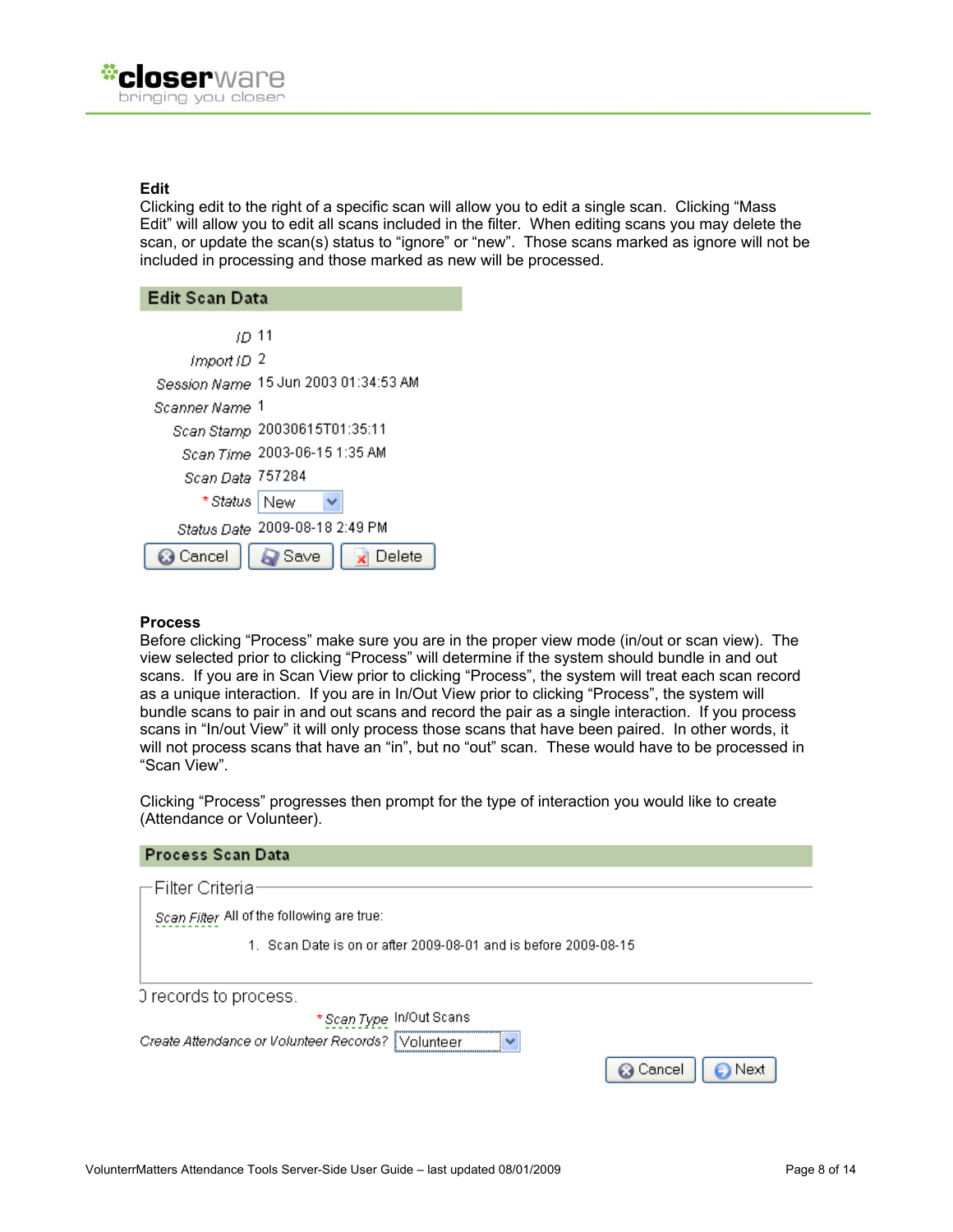

Options on Attendance Interactions:

| <b>Process Scan Data</b>                   |                                                                 |
|--------------------------------------------|-----------------------------------------------------------------|
| Filter Criteria <sup>.</sup>               |                                                                 |
| Scan Filter All of the following are true: |                                                                 |
|                                            | 1. Scan Date is on or after 2009-08-01 and is before 2009-08-15 |
| 0 records to process.                      |                                                                 |
|                                            | * Scan Type Single Attendance Scans                             |
| * Record Type Attendance                   |                                                                 |
| * Attendance Date   Use Scan Date          |                                                                 |
|                                            | * Attendance Time   Use Scan Time   v                           |
| Attendance Type   - Choose One -           |                                                                 |
| Subject                                    |                                                                 |
| * Scan Session Name                        | Do Not Use<br>٧                                                 |
| Notes                                      |                                                                 |
|                                            |                                                                 |
|                                            |                                                                 |
| Append to Notes                            | $\Box$ Session Name                                             |
|                                            | <b>Scanner Name</b>                                             |
|                                            | Scan Time                                                       |
|                                            | Back<br>Next<br>G                                               |

Attendance Date and Time – You may use the actual scan dates and times or manually set dates and times for all scans to the same value. This is especially important when using paper-based sign in sheets. If today you were to scan a sign in sheet from several days prior, the scans would have today's date and time. You would want to override the scan date and time with the event's actual date and time.

Attendance Type – Select from one of the attendance interaction types (customizable within ViolunteerMatters configuration)

Subject – Enter a descriptive subject of the attendance interaction

Scan Session Name – Choose not to use the scan session name or prepend/append it to the interaction subject.

Notes – Enter any relevant notes about this interaction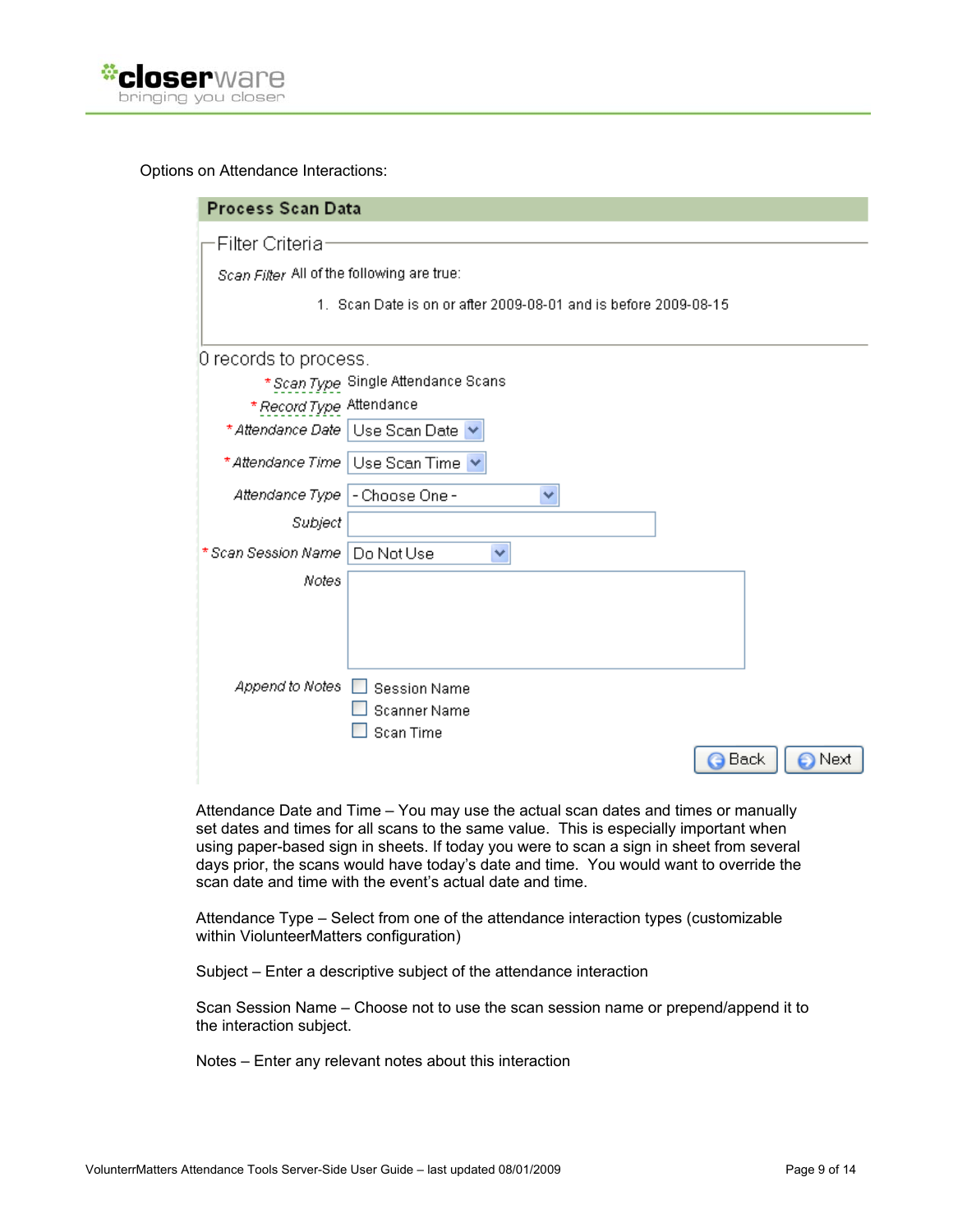Append to Notes – Choose one or more scan data elements (session name, scanner name, and/or scan time) from the scan to append to the interaction notes

Options on Volunteer Interactions:

| <b>Process Scan Data</b>                   |                                                                 |
|--------------------------------------------|-----------------------------------------------------------------|
| Filter Criteria                            |                                                                 |
| Scan Filter All of the following are true: |                                                                 |
|                                            | 1. Scan Date is on or after 2009-08-01 and is before 2009-08-15 |
| 0 records to process.                      |                                                                 |
|                                            | * Scan Type Single Attendance Scans                             |
| * Record Type Volunteer                    |                                                                 |
| * Volunteer Date                           | Use Scan Date                                                   |
| * Start Time                               | Use Scan Time                                                   |
| * Stop Time                                | Use Scan Time<br>٧                                              |
| Volunteer Type                             | - Choose One -<br>v                                             |
| Subject                                    |                                                                 |
| * Scan Session Name                        | Do Not Use<br>×                                                 |
| Notes                                      |                                                                 |
| Append to Notes                            | $\Box$ Session Name<br><b>Scanner Name</b><br>Scan Time         |
|                                            | Back<br>Next<br>a                                               |

Volunteer Date, Start Time, Stop Time – You may use the actual scan dates and in/out times or use set dates, start times and end times for all scans to the same values. This is especially important when using paper-based sign in sheets. If today you were to scan a sign in sheet from several days prior, the scans would have today's date and time. You would want to override the scan date and time with the event's actual date and time.

Volunteer Type – Select from one of the volunteer interaction types (customizable within VolunteerMatters configuration)

Subject – Enter a descriptive subject of the volunteer interaction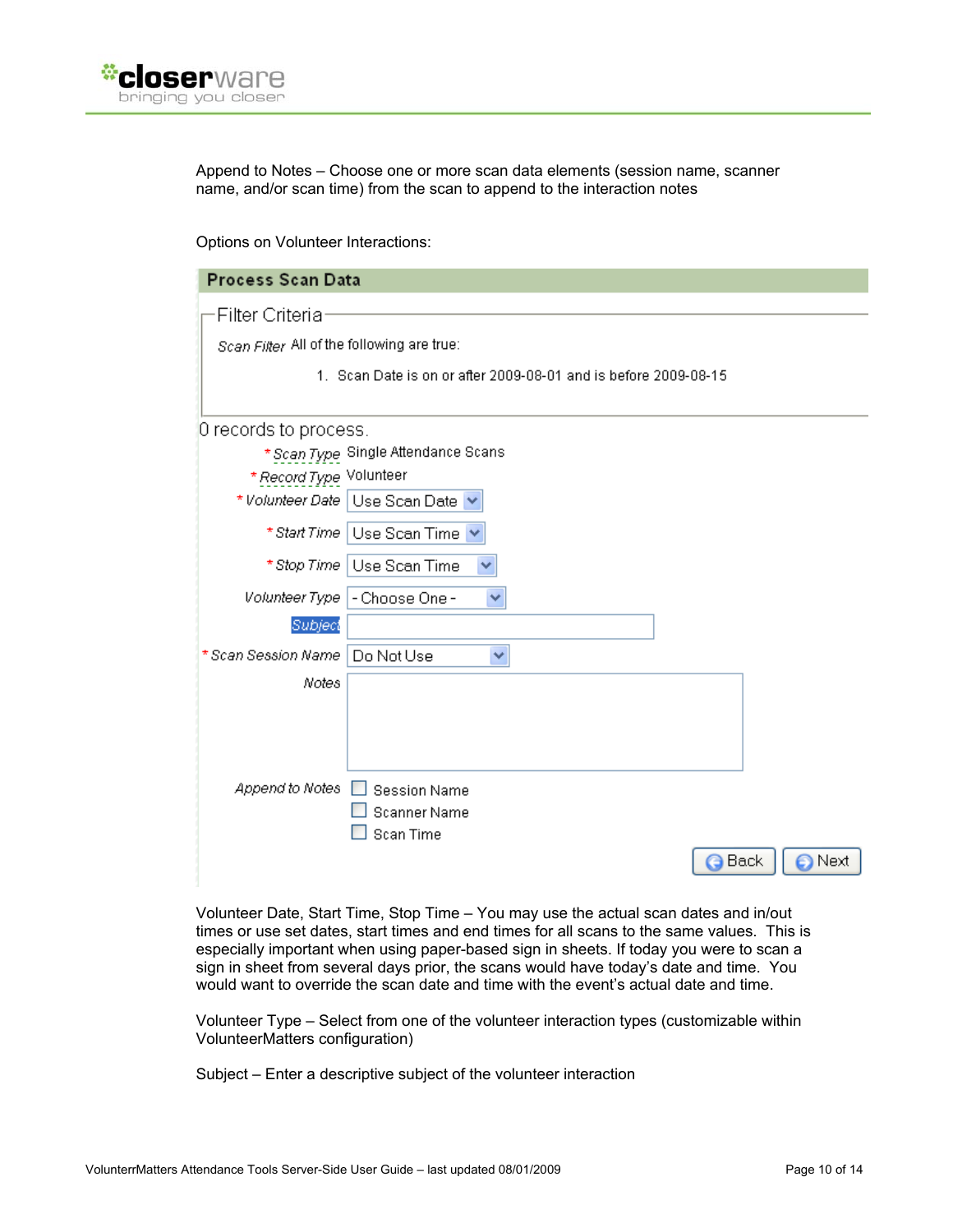

Scan Session Name – Choose not to use the scan session name or prepend/append it to the interaction subject.

Notes – Enter any relevant notes about this interaction

Append to Notes – Choose one or more data elements (session name, scanner name, and/or scan time) from the scan to append to the interaction notes.

Click "Process" to generate interactions with the above settings.

# **Fulfill Requirements from Attendance Interactions**

## **Overview**

You may generate fulfillments based on attendance or volunteer member interactions that were generated by Attendance tools, those manually created by an administrator, and those imported via VolunteerMatters import utilities.

#### **View**

This presents you with a listing of all attendance interactions for your membership. The listing displays the attendance interaction's date, subject, notes, type, member name, and requirement flag.

#### **Filter**

By default the list of interactions is filtered to show only interactions dated within the last 30 days. Your first step should be to narrow the list of interactions to only include those that should fulfill the same requirement in the same manner. You can do this by filtering on the interaction properties (Date, type, subject, notes, member name, member ID, and requirement flag). For example, you could filter to only include interactions of type "General Meeting" that occurred on a specific date.

#### **Edit**

Clicking "Edit" to the right of a specific interaction or clicking "Mass Edit" will allow you either delete the interaction(s) or change the Requirement Flag.

| *Requirement Flag   Applicable |  |
|--------------------------------|--|
|                                |  |
| G Cancel   2 Save   x DELETE   |  |

Requirement Flags:

Inapplicable – By default, all interactions are set to be "Inapplicable". Inapplicable scans are those scans that cannot be used to generate fulfillments to requirements.

Applicable – Only interactions marked as "Applicable" may be used to generate fulfillments.

Applied – After using the attendance tools to generate a requirement fulfillment from an interaction, the system automatically sets the interaction to have a requirement flag of "Applied". This flags the interaction so administrators know that it had at one time been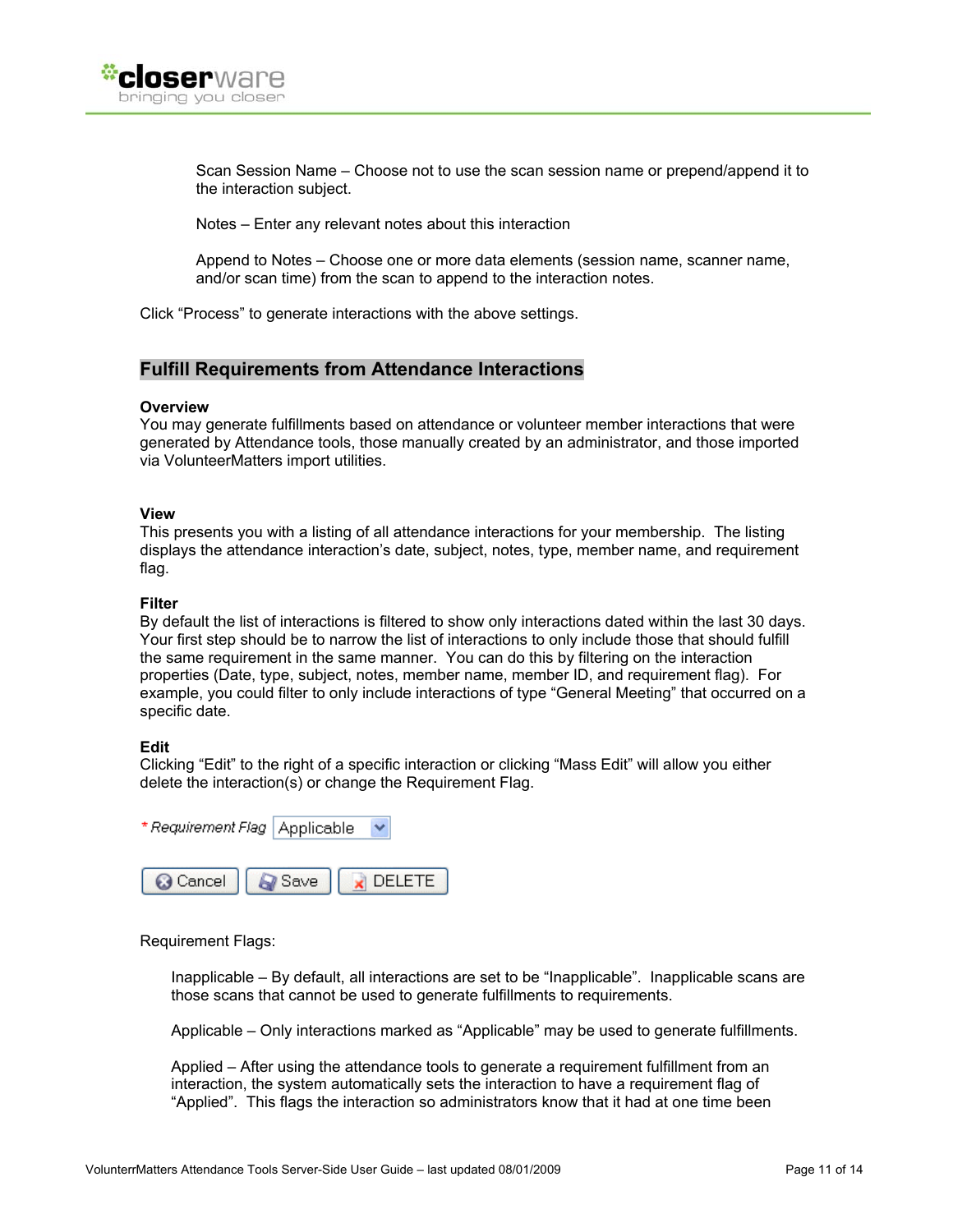

applied as a fulfillment to a member requirement, thereby discouraging duplicate fulfillments. "Applied" scans are not available to generate fulfillments to requirements. The system does allow an administrator to manually change interaction requirement flags to or from "Applied". This accommodates unique circumstances where a single interaction may fulfill multiple.

## **Requirement Processing**

After you filter the attendance interactions, you may click the "Requirement Processing" button to define how you would like the interactions applied to member requirements.

| * Requirement      | - Choose One -<br>v        |      |
|--------------------|----------------------------|------|
| * Fulfillment Type | - Choose One -<br>×        |      |
| * Fulfillment Date | Use Attendance Date $\vee$ |      |
| * Points           |                            |      |
| Notes              |                            |      |
|                    |                            |      |
|                    |                            |      |
|                    |                            |      |
| Append to Notes    | Attendance Date            |      |
|                    | Attendance Time            |      |
|                    | Attendance Type            |      |
|                    | Attendance Subject         |      |
|                    | <b>Attendance Notes</b>    |      |
|                    | <b>@</b> Cancel            | Next |

Requirement – Select the requirement this attendance interaction fulfilled

Fulfillment type – Select from one of the fulfillment types

Fulfillment Date – Chose to set the fulfillment date to the attendance interaction date or manually designate a specific date.

Points – Define the number of points to be credited to the member for attendance to this event.

Notes – Enter any relevant notes about this fulfillment.

Append to Notes – Choose one or more data elements from the interaction record to append to the fulfillment notes.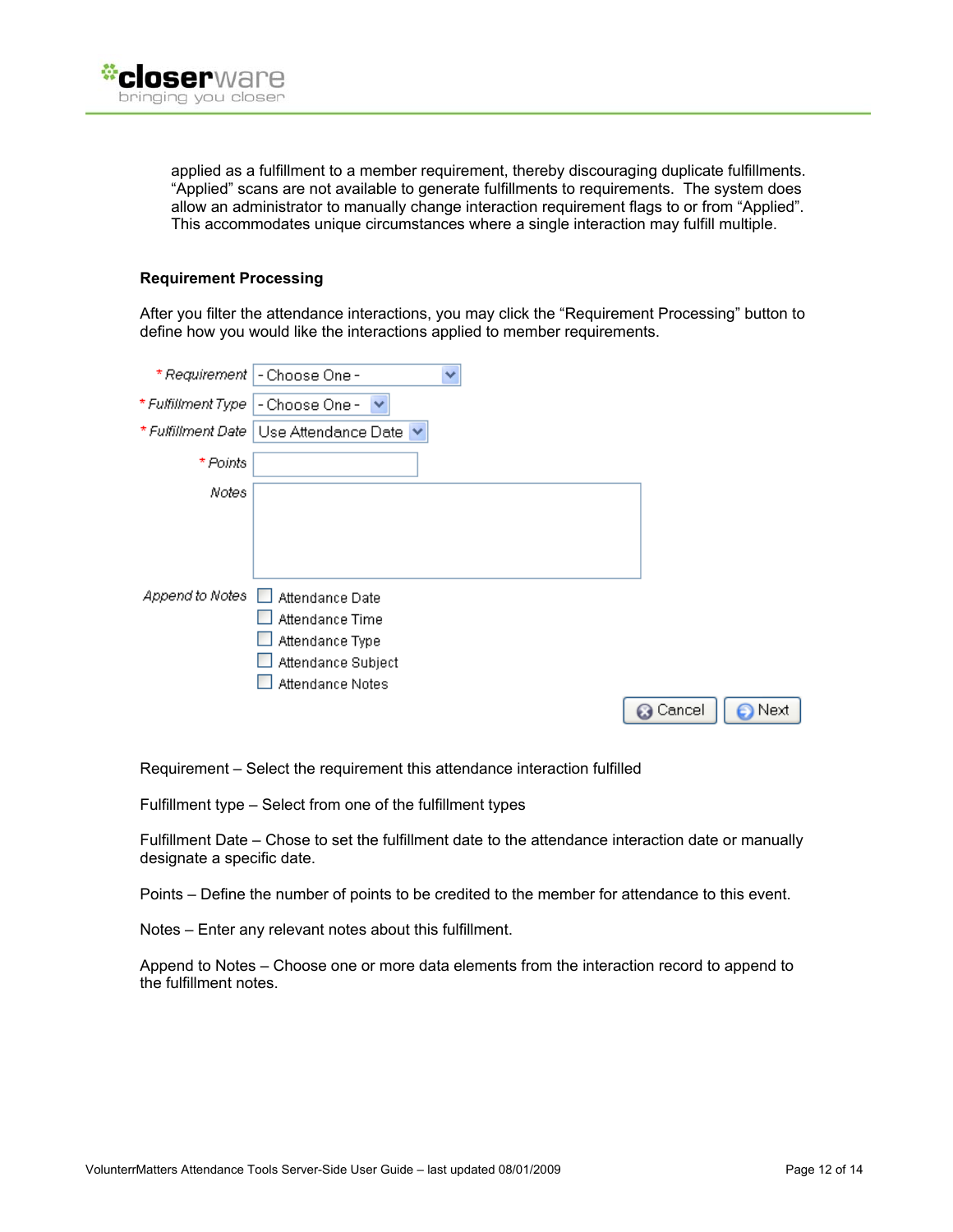#### **Fulfill Requirements from Volunteer Interactions**

#### **View**

This presents you with a listing of all volunteer interactions for your membership. This includes those interactions that were generated by Attendance tools, those manually created by an administrator, and those imported via VolunteerMatters import utilities. The listing displays the volunteer interaction's date, times, subject, notes, type, member name, and requirement flag.

#### **Filter**

By default the list of interactions is filtered to show only interactions dated within the last 30 days. Your first step should be to narrow the list of interactions to only include those that be process the same requirement in the same manner. You can do this by filtering on the interaction properties (Date, type, subject, notes, member name, member ID, and requirement flag). For example, you could filter to only include interactions of type "General Meeting" that occurred on a specific date.

#### **Edit**

Clicking "Edit" to the right of a specific interaction or clicking "Mass Edit" will allow you either delete the interaction(s) or change the Requirement Flag.

| *Requirement Flag   Applicable |  |
|--------------------------------|--|
|                                |  |
| C Cancel   2 Save   x DELETE   |  |

Requirement Flags:

Inapplicable – By default, all interactions are set to be "Inapplicable". Inapplicable scans are those scans that cannot be used to generate fulfillments to requirements.

Applicable – The only interactions that can be converted to fulfillments are those marked as "Applicable".

Applied – After using the attendance tools to generate a requirement fulfillment from an interaction, the system automatically sets the interaction to have a requirement flag of "Applied". This flags the interaction so administrators know that it had at one time been applied as a fulfillment to a member requirement, discouraging duplicate fulfillments. "Applied" scans are not available to generate fulfillments to requirements. The system does allow an administrator to manually change interaction requirement flags to or from "Applied". This accommodates unique circumstances where a single interaction may fulfill multiple requirements.